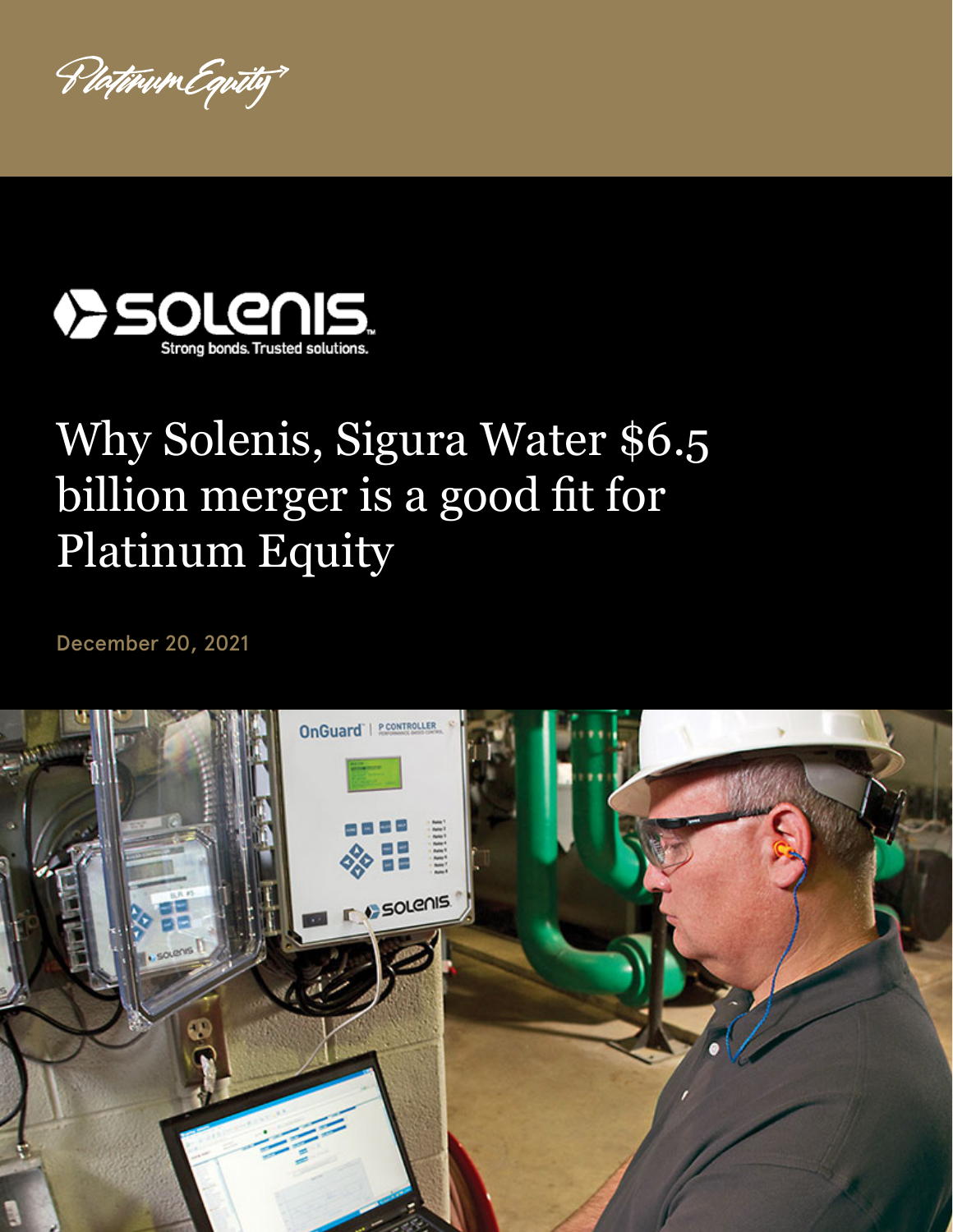Platinum Equity executives explain the path forward after \$5.25 billion investment in Solenis

Solenis is an industrial water treatment company with a global footprint that spans 120 countries and five continents with more than 40 manufacturing facilities and 5,200 employees.

Solenis also produces needed ESG solutions.

Global demand for solutions that save water, use less energy, eliminate waste, and convert everyday products to more sustainable materials is only continuing to grow," Platinum Equity Partner Jacob Kotzubei said when the firm's agreement to acquire Solenis was announced. "As a leader in sustainability, Solenis has been helping its customers tackle these complex challenges for more than 100 years. It is a well-run organization with an outstanding management team and a service-oriented culture. We believe in the company's mission, and we are excited to invest in its continued growth and expansion."

Platinum Equity announced the closing of Solenis on Nov. 9, a \$5.25 billion acquisition from previous owners, CD&R and BASF. The transaction is the catalyst for a merger with Sigura Water, which primarily provides water treatment solutions for pools and spas. Platinum acquired Sigura in 2019.

With the merger, the combined transaction value is approximately \$6.5 billion. Solenis now maintains three primary segments:

consumer solutions (consumer and food packaging, graphic paper, tissue and towel markets), industrial solutions (core water treatment and wastewater markets), pool solutions (residential and commercial pool and spa markets).

Kotzubei and Managing Director Todd Golditch were recently asked why Solenis was an attractive acquisition.

(Questions and answers have been edited for clarity and length)

## PE: What is Solenis?

Kotzubei: It's a business with 5.200 employees based in Wilmington, Del. that has a global manufacturing footprint and is a leader in water treatment and specialty chemicals with industrial applications that save water, a very ESG friendly story in today's world.

**PE:** What role did the Sigura Water acquisition play in the Solenis transaction?

**Kotzubei:** (Solenis) shows how developing relationships, nurturing relationships and planting seeds, letting them grow can mature into an impactful deal. The journey for Solenis began after we acquired Lonza's water care business in February 2019, a

P*lotivum Equity*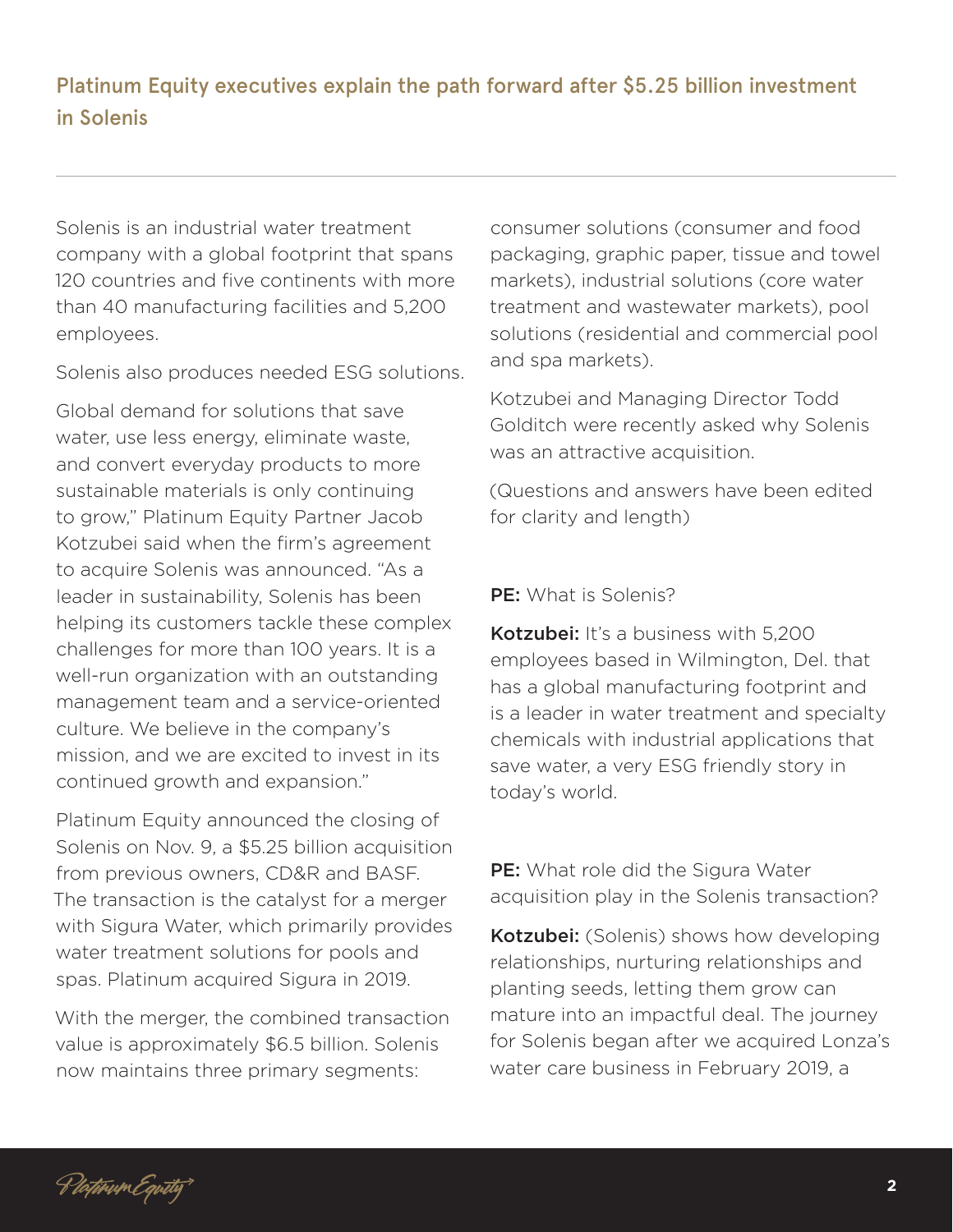business we renamed Sigura Water. When we closed on that deal, Todd reached out to CD&R, who owned Solenis and said: "We think these businesses belong together." CD&R had just completed a rather large acquisition with Solenis and they were internally focused. But Todd and I just kept pinging them.

**Golditch:** We conveyed our interest in Solenis to make them aware of the logic in a potential combination. While Sigura is principally a pool water treatment business, we knew that we could leverage the industrial water side of Sigura to grow in a meaningful way. Solenis was the No. 1 fit for (Sigura) since Day One.

## PE: Why was Solenis for sale?

**Golditch:** It was reported that CD&R was seeking a monetization solution and they were evaluating an IPO or SPAC transaction. While those were each interesting prospects and Solenis is well-positioned to go public, we were able to provide the sellers with an all-cash proposal with very attractive terms. We moved quickly, and we provided high deal certainty. We were able to conduct our diligence on an accelerated timeframe and from the beginning of our conversations, we were also able to develop a constructive working relationship with both the sellers and the management team.

Kotzubei: We were fortunate to be invited into the process because of the interest we'd registered and our strategic nature with Sigura. As the process proceeded and the SPAC market weakened, we really had

an opportunity to be differentiated in the speed and certainty we could offer them when really their only other alternative was to do a traditional IPO, which would've meant a multiyear sell down process for them, which we understood they did not want to deal with.

PE: Tell us about Solenis' ESG program.

**Golditch:** Solenis has figured out how to eliminate dangerous and sometimes carcinogenic chemicals, such as PFAS, that are used in packaging applications and replace them with more environmentally friendly alternatives that enable packaging products to not only become recyclable, but are also believed to have even greater product efficacy.

**Golditch:** The company also has a great value proposition in helping their customers manage water usage, minimize power usage, and reduce unnecessary waste. Their chemical applications are tied to supporting mega trends that are important for our society. Things like water scarcity, water reduction, wastewater management and overall water cleanliness. They invest a lot in their ESG initiatives and sustainability initiatives and we are committed to further supporting their mission to improve our planet. Solenis also measures its impact on climate change and is always looking to tackle ways to reduce its impact considerably.

PE: Does Solenis represent a strategic industry for Platinum?

Plotinum Equity"